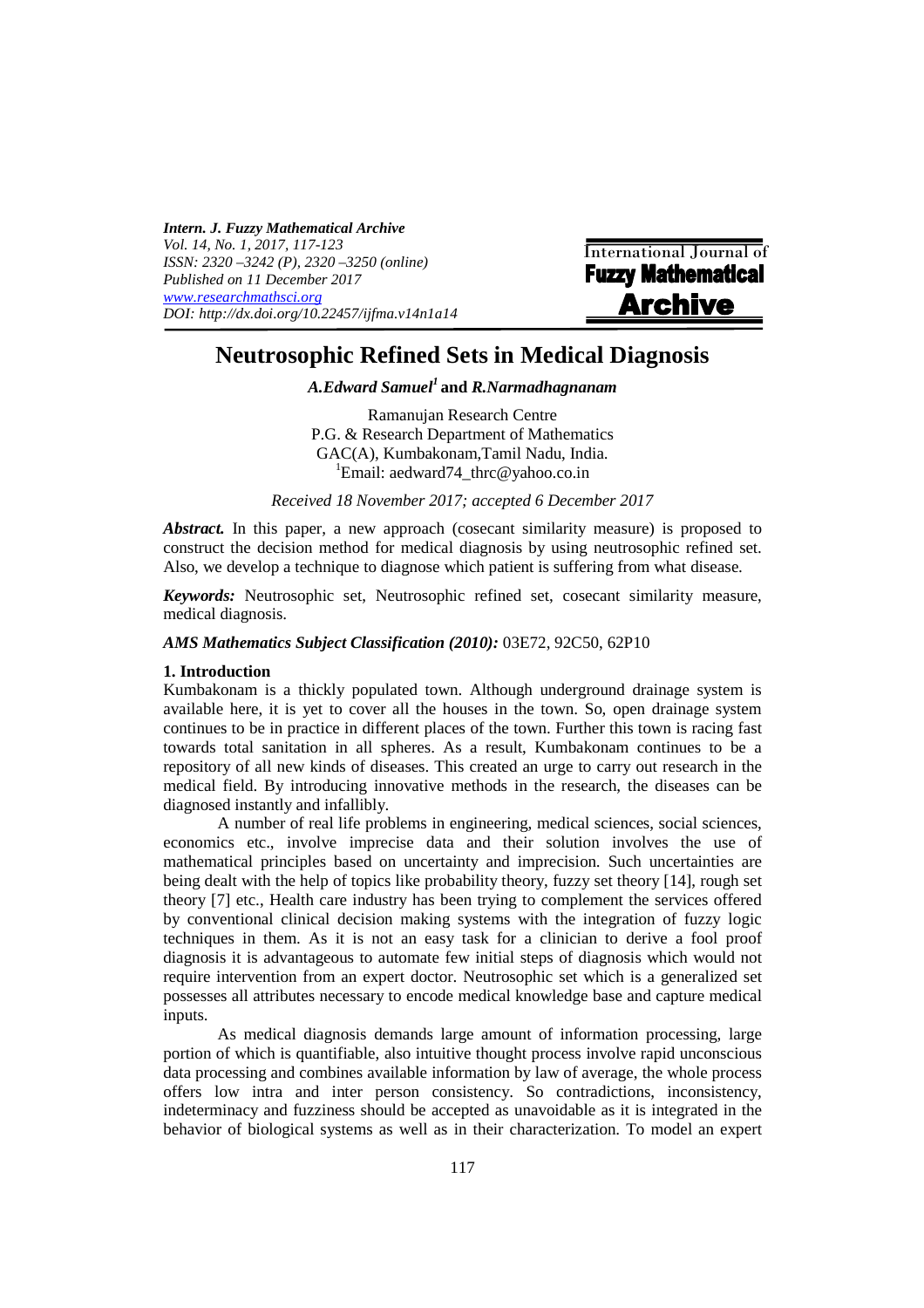## A.Edward Samuel and R.Narmadhagnanam

doctor it is imperative that it should not disallow uncertainty as it would be then inapt to capture fuzzy or incomplete knowledge that might lead to the danger of fallacies due to misplaced precision.

As medical diagnosis contains lots of uncertainties and increased volume of information available to physicians from new medical technologies, the process of classifying different set of symptoms under a single name of disease becomes difficult. In some practical situations, there is the possibility of each element having different truth membership, indeterminate and false membership functions. The unique feature of neutrosophic refined set is that it contains multi truth membership, indeterminate and false membership. By taking one time inspection, there may be error in diagnosis. Hence, multi time inspection, by taking the samples of the same patient at different times gives thebest diagnosis. So, neutrosophic refined sets and their applications play a vital role in medical diagnosis.

In 1965, fuzzy set theory was firstly given by Zadeh which is applied in many real applications to handle uncertainty. Then interval valued fuzzy set, intuitionistic fuzzy set theory and interval valued intuitionistic fuzzy set were introduced by Turksen, Atanassov and Atanassov and Gargov respectively. These theories can only handle incomplete information not the indeterminate information and inconsistent information which exists commonly in belief systems. So, Neutrosophic set (generalization of fuzzy sets, intuitionistic fuzzy sets and so on) defined by Smarandache [1] has capability to deal with uncertainty, imprecise, incomplete and inconsistent information which exists in real world from philosophical point of view. Ye [4] proposed the vector similarity measures of simplified neutrosophic sets.

Yager [13] introduced the notion of multisets which is the generalization of the concept of set theory. Sebastian and Ramakrishnan [10] studied a new concept called fuzzy multisets (FMS), which is the generalization of multisets. Since then, Sebastian and Ramakrishnan [11] established more properties on fuzzy multisets. Shinoj and John [12] extended the concept of fuzzy multi sets by introducing intuitionistic fuzzy multisets (IFMS). An element of a multi fuzzy sets can occur more than once with possibly the same or different membership values, whereas an element of a intuitionistic multi fuzzy sets is capable of having repeated occurrences of membership and non-membership values. However, the concepts of FMS and IFMS are not capable of dealing with indeterminacy. In 2013, Smarandache [2] extended the classical neutrosophic logic to nvalued refined neutrosophic logic, by refining each neutrosophic component  $T, I, F$  into respectively,  $T_1, T_2, ..., T_m, I_1, I_2, ..., I_p$  and  $F_1, F_2, ..., F_r$ . Recently, Deli and Broumi introduced the concept of neutrosophicrefined sets and studied some of their basic properties. The concept of neutrosophic refined sets (NRS) is a generalization of fuzzy multisets and intuitionistic fuzzy multisets. In 2014, Broumi and Smarandache [8] proposed the cosine similarity measure of neutrosophic refined sets. Mondal and Pramanik [5] proposed the cotangent similarity measure of neutrosophic refined sets.

In this paper, by using the notion of neutrosophic refined set,it was provided an exemplary for medical diagnosis. In order to make this, a novel method was executed. Rest of the article was structured as follows. In Section 2, the basic definitions were briefly presented. Section 3 deals with proposed definitions and some of its properties. Sections 4, 5, 6 contain methodology, algorithm and case study related to medical diagnosis respectively. Conclusion was given in Section 7.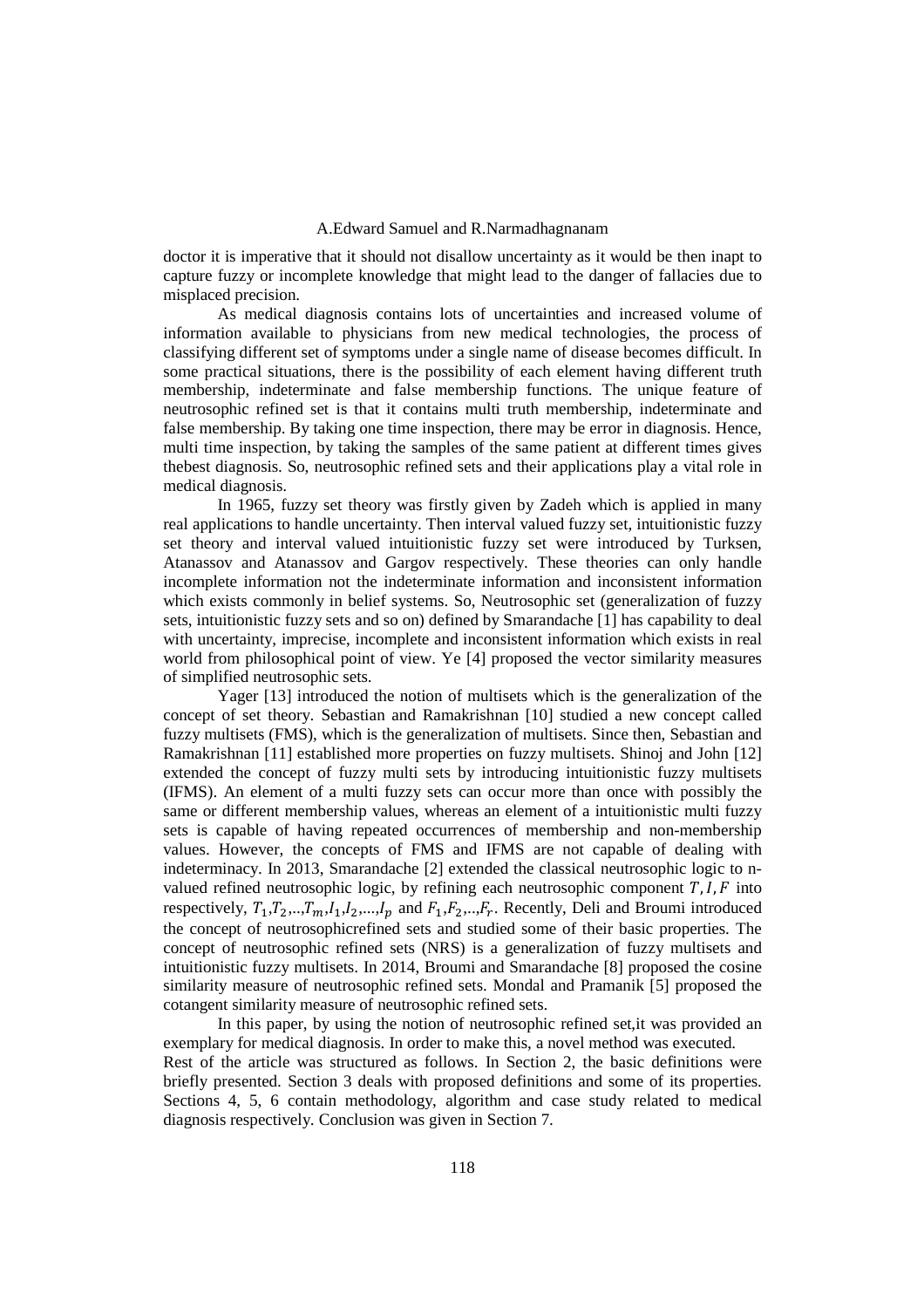#### Neutrosophic Refined Sets in Medical Diagnosis

## **1. Preliminaries**

**Definition 2.1.** [9] Let  $X$  be a Universe of discourse, with a generic element in  $X$  denoted by  $x$ , the neutrosophicset(NS) $A$  is an object having the form

 $A = \{ (x : T_A(x), T_A(x), F_A(x), x \in X \}$  where the functions define  $T, I, F: X \rightarrow \begin{bmatrix} 0, 1 \\ 0, 1 \end{bmatrix}$  respectively the degree of membership (or Truth), the degree of

indeterminacy and the degree of non-membership(or Falsehood) of the element  $x \in X$  to the set *A* with the condition  $-0 \le T_A(x) + T_A(x) + F_A(x) \le 3^+$ 

**Definition 2.2.** [9] Let  $X$  be a Universe, a neutrosophic refined set on  $X$  can be defined as follows:

 $A = \langle\!\langle x, (T^1_A(x), T^2_A(x), ..., T^p_A(x)), (T^1_A(x), T^2_A(x), ..., T^p_A(x)), (F^1_A(x), F^2_A(x), ..., F^p_A(x))\rangle\!\rangle : x \in X\big\}$ Where  $T^1_A(x), T^2_A(x),...,T^p_A(x): X \to [0,1]$   $I^1_A(x), I^2_A(x),...,I^p_A(x): X \to [0,1]$  and  $F_A^1(x), F_A^2(x),..., F_A^p(x): X \to [0,1]$ such that  $0 \le T_A^j(x) + T_A^j(x) + F_A^j(x) \le 3$  for  $j = 1, 2, ..., p$  for any  $x \in X$ ,  $(T_A^1(x), T_A^2(x), ..., T_A^p(x))$ ,  $(T_A^1(x), T_A^2(x), ..., T_A^p(x))$  $\&\left(F_A^1(x), F_A^2(x),..., F_A^p(x)\right)$  is the truth-membership sequence, indeterminatemembership sequence &falsity-membership sequence of the element  $x$ , respectively. Also, p is called the dimension of neutrosophic refined set(NRS) *A* .

# **Definition 2.3. [3]** Let

 $A = \langle x, (T_A^1(x), T_A^2(x), ..., T_A^n(x)), (T_A^1(x), T_A^2(x), ..., T_A^n(x)), (F_A^1(x), F_A^2(x), ..., F_A^n(x)) \rangle : x \in X \rangle$  and  $B = \langle (x, (T_B^1(x), T_B^2(x), ..., T_B^p(x)), (T_B^1(x), T_B^2(x), ..., T_B^p(x)), (F_B^1(x), F_B^2(x), ..., F_B^p(x)) \rangle : x \in X \rangle$ be two neutrosophic refined sets then  $A \subseteq B \Rightarrow T_A^j(x) \le T_B^j(x), I_A^j(x) \ge I_B^j(x) \& F_A^j(x) \ge F_B^j(x)$  (1) for all  $x \in X$ 

# **3. Proposed definition**

**Definition 3.1.** Let  $A = \langle x, (T_A^1(x), T_A^2(x), ..., T_A^p(x)), (T_A^1(x), T_A^2(x), ..., T_A^p(x)), (F_A^1(x), F_A^2(x), ..., F_A^p(x)) \rangle : x \in X \rangle$  and  $B=\left\langle\!\left\langle x,\left(T^1_{\ B}(x),T^2_{\ B}(x),...,T^p_{\ B}(x)\right)\!\right\rangle\!\left(T^1_{\ B}(x),T^2_{\ B}(x),...,T^p_{\ B}(x)\right)\!\right\rangle\!\left\langle F^1_{\ B}(x),F^2_{\ B}(x),...,F^p_{\ B}(x)\right\rangle\!\right\rangle\!:\,x\!\in X\!\left\}$ be two neutrosophic refined sets then the cosecant similarity measure is defined as **Proposition 3.1.**  $(i) \text{COSEC}_{NRS}(A, B) > 0$  $(i) \text{COSEC}_{NRS}(A, B) = \text{COSEC}_{NRS}(B, A)$ (iii) If  $A \subset B \subset C$  then **Proof:**  (i) The proof is straightforward (ii) It was given that,  $A(B) = \frac{1}{6np} \sum_{i=1}^{p} \left| \sum_{i=1}^{n} \cos ec \left( \frac{\pi (1 + |T_A^j(x_i) - T_B^j(x_i)| + |T_A^j(x_i) - T_B^j(x_i)| + |F_A^j(x_i) - F_B^j(x_i)|)}{4n} \right) \right|$  $\frac{1}{(6np)^{\sum_{j=1}^n} \left|\sum\limits_{i=1}^n \cos ec\left(\frac{\pi[1+|T^j_A(x_i)-T^j_B(x_i)|+|I^j_A(x_i)-I^j_B(x_i)|+|F^j_A(x_i)-F^j_B(x_i)|}{4n}\right)\right|$  $(a, B) = \frac{1}{6np} \sum_{j=1}^{p} \left| \sum_{i=1}^{n} \right|$ I  $\overline{\phantom{a}}$ J 1  $\mathsf{I}$  $\mathbf{r}$ L Г  $= \frac{1}{6np} \sum_{i=1}^p \left| \sum_{i=1}^n \cos ec \left( \frac{\pi (1 + |T^j_{A}(x_i) - T^j_{B}(x_i)| + |I^j_{A}(x_i) - I^j_{B}(x_i)| + |F^j_{A}(x_i) - I^j_{B}(x_i)|)}{4n} \right) \right|$ *p j n i*  $\frac{1}{\sinh(A,B)} = \frac{1}{6np} \sum_{j=1}^{p} \left| \sum_{i=1}^{n} \cos ec \left( \frac{\pi [1 + |T_A^j(x_i) - T_B^j(x_i)| + |I_A^j(x_i) - I_B^j(x_i)| + |F_A^j(x_i) - F_B^j(x_i)|}{4n} \right) \right|$  $\text{COSEC}_{NRS}(A, B) = \frac{1}{6np} \sum_{j=1}^{p} \left| \sum_{i=1}^{n} \cos ec \left( \frac{\pi [1 + |T_A^j(x_i) - T_B^j(x_i)| + |I_A^j(x_i) - I_B^j(x_i)| + |F_A^j(x_i) - F_B^j(x_i)|}{4n} \right) \right|$  $COSEC_{NRS}(A, C) \leq COSEC_{NRS}(A, B)$  &  $COSEC_{NRS}(A, C) \leq COSEC_{NRS}(B, C)$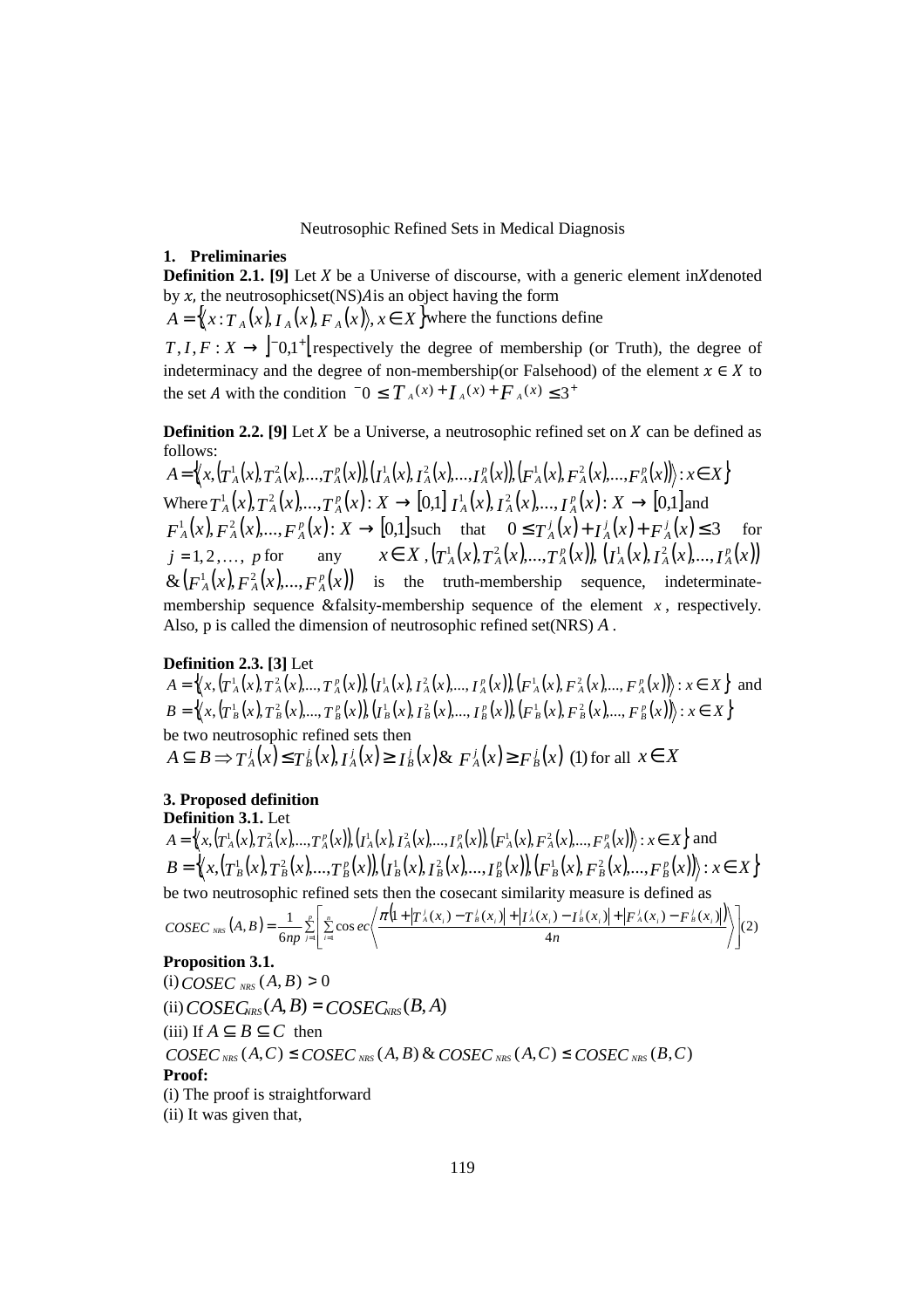A.Edward Samuel and R.Narmadhagnanam

$$
|T_{A}^{j}(x_{i}) - T_{B}^{j}(x_{i})| = |T_{B}^{j}(x_{i}) - T_{A}^{j}(x_{i})|
$$
\n
$$
|I_{A}^{j}(x_{i}) - I_{B}^{j}(x_{i})| = |I_{B}^{j}(x_{i}) - I_{A}^{j}(x_{i})|
$$
\n
$$
|F_{A}^{j}(x_{i}) - F_{B}^{j}(x_{i})| = |F_{B}^{j}(x_{i}) - F_{A}^{j}(x_{i})|
$$
\n
$$
COSE_{NBS}(A,B) = \frac{1}{6np} \sum_{i=1}^{p} \left[ \sum_{i=1}^{p} \cos ec\left(\frac{\pi(1+|T_{A}^{j}(x_{i}) - T_{B}^{j}(x_{i})| + |T_{A}^{j}(x_{i}) - T_{B}^{j}(x_{i})| + |F_{A}^{j}(x_{i}) - F_{B}^{j}(x_{i})|}{4n}\right)\right]
$$
\n
$$
= \frac{1}{6np} \sum_{j=1}^{p} \left[ \sum_{i=1}^{n} \cos ec\left(\frac{\pi(1+|T_{B}^{j}(x_{i}) - T_{A}^{j}(x_{i})| + |T_{B}^{j}(x_{i}) - T_{A}^{j}(x_{i})| + |F_{B}^{j}(x_{i}) - F_{A}^{j}(x_{i})|}{4n}\right)\right]
$$
\n
$$
= COSE_{NBS}(B,A)
$$
\n(iii) By (1),  
\n
$$
T_{A}^{j}(x_{i}) \leq T_{B}^{j}(x_{i}) \leq T_{C}^{j}(x_{i})
$$
\n
$$
T_{A}^{j}(x_{i}) \geq F_{B}^{j}(x_{i}) \geq F_{C}^{j}(x_{i})
$$
\n
$$
F_{A}^{j}(x_{i}) \geq F_{B}^{j}(x_{i}) \geq F_{C}^{j}(x_{i})
$$
\n
$$
= CSE_{NBS}(B,A)
$$
\n(j.  $A \subseteq B \subseteq C$ )  
\nHence,  
\n
$$
|T_{A}^{j}(x_{i}) - T_{B}^{j}(x_{i})| \leq |T_{A}^{j}(x_{i}) - T_{C}^{j}(x_{i})|
$$
\n
$$
|T_{B}^{j}(
$$

$$
\left|F_{A}^{j}(x_{i})-F_{B}^{j}(x_{i})\right| \leq \left|F_{A}^{j}(x_{i})-F_{C}^{j}(x_{i})\right|
$$

$$
\left|F_{B}^{j}(x_{i})-F_{C}^{j}(x_{i})\right| \leq \left|F_{A}^{j}(x_{i})-F_{C}^{j}(x_{i})\right|
$$

Here, our cosecant similarity measure is a decreasing function

∴ *COSEC*  $_{NRS}$  (*A*,*C*) ≤ *COSEC*  $_{NRS}$  (*A*, *B*) & *COSEC*  $_{NRS}$  (*A*,*C*) ≤ *COSEC*  $_{NRS}$  (*B*,*C*)

# **4. Methodology**

In this section, we present an application of neutrosophic refined set in medical diagnosis. In a given pathology, suppose  $\overline{S}$  is a set of symptoms,  $D$  is a set of diseases and P is a set of patients and let  $Q$  be a neutrosophic refined relation from the set of patients to the symptoms. i.e.,  $Q(P \rightarrow S)$  and R be a neutrosophic relation from the set of symptoms to the diseases i.e.,  $R(S \rightarrow D)$  and then the methodology involves three main jobs:

- 1. Determination of symptoms
- 2. Formulation of medical knowledge based on neutrosophic refined sets and neutrosophic sets
- 3. Determination of diagnosis on the basis of new computation technique of neutrosophic refined sets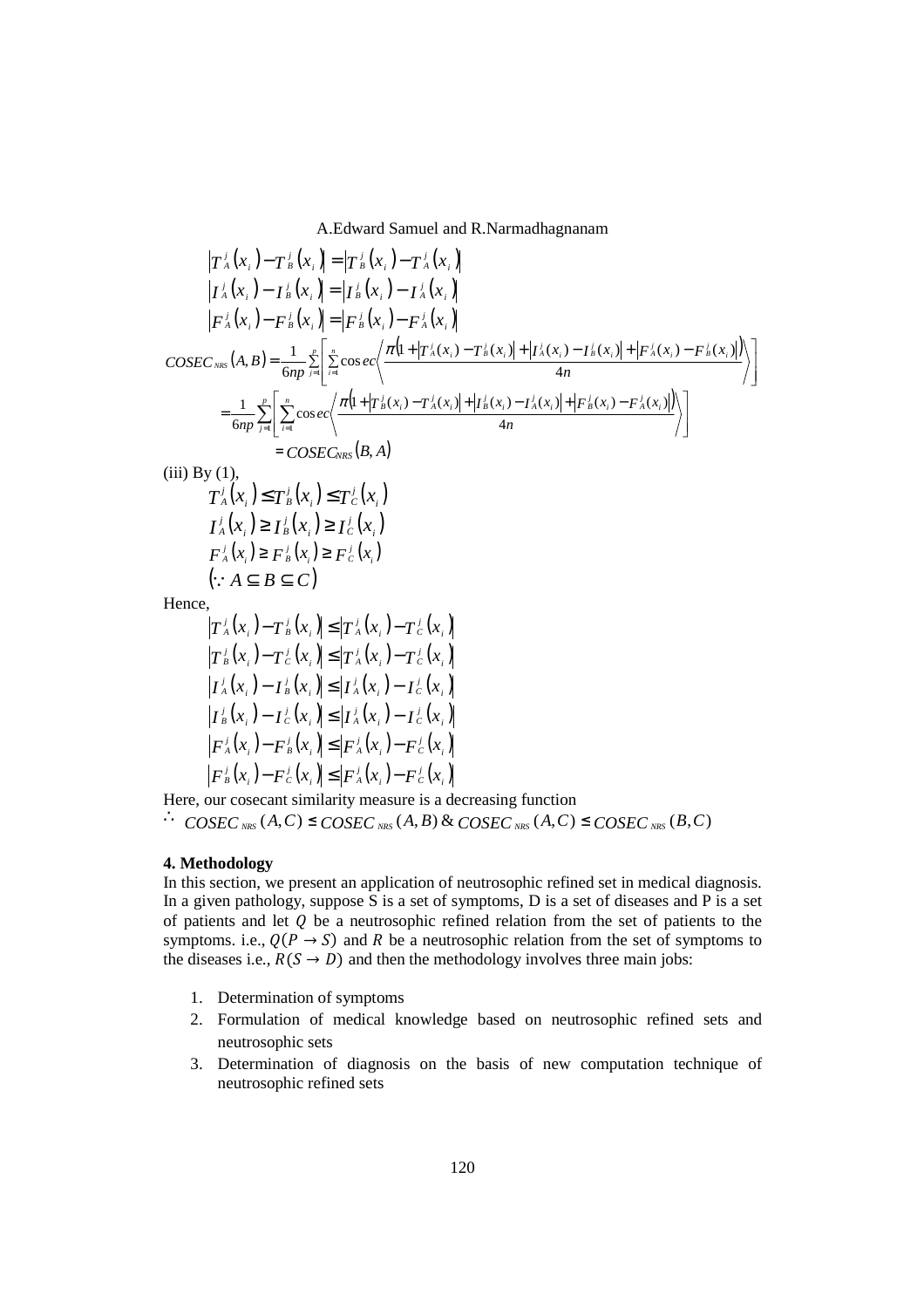# Neutrosophic Refined Sets in Medical Diagnosis

### **4.1. Algorithm**

- Step 1: The Symptoms of the patients are given to obtain the patient-symptom relation Q and are noted in Table 1
- Step 2: The medical knowledge relating the symptoms with the set of diseases under consideration are given to obtain the symptom-disease relation  $R$  and arenoted in Table 2.
- Step3: The computation T of the relation of patients and diseases is found using (2) and are noted in Table 3.
- Step 4: Finally, maximum value from Table 3of each row were selected to find the possibility of the patient affected with the respective disease and then it was concluded that the patient  $P_k(k = 1,2,3,4)$  was suffering from the disease  $D_r(r = 1,2,3,4,5).$

## **5. Case study**

Let there be four patients  $P = \{P_1, P_2, P_3, P_4\}$  and the set of symptoms S={Temperature, Headache, Stomach pain, Cough, Chest pain}. The Neutrosophic Refined Relation  $Q(P \rightarrow S)$  is given as in Table 1. Let the set of diseases  $D = \{V\}$  fever, Malaria, Typhoid, Stomach problem, Chest problem}. The Neutrosophic Relation  $R(S \rightarrow D)$  is given as in Table 2.

| 0              | Temperature     | Headache        | Stomach pain    | Cough           | Chest pain      |
|----------------|-----------------|-----------------|-----------------|-----------------|-----------------|
|                | (0.8, 0.1, 0.1) | (0.6, 0.1, 0.3) | (0.2, 0.8, 0.0) | (0.6, 0.1, 0.3) | (0.1, 0.6, 0.3) |
| $P_{1}$        | (0.6, 0.3, 0.3) | (0.5, 0.2, 0.4) | (0.3, 0.5, 0.2) | (0.4, 0.4, 0.4) | (0.3, 0.4, 0.5) |
|                | (0.6, 0.3, 0.1) | (0.5, 0.1, 0.2) | (0.2, 0.3, 0.4) | (0.4, 0.3, 0.3) | (0.2, 0.5, 0.4) |
|                | (0.0, 0.8, 0.2) | (0.4, 0.4, 0.2) | (0.6, 0.1, 0.3) | (0.1, 0.7, 0.2) | (0.1, 0.8, 0.1) |
| P <sub>2</sub> | (0.2, 0.6, 0.4) | (0.5, 0.4, 0.1) | (0.4, 0.2, 0.5) | (0.2, 0.7, 0.5) | (0.3, 0.6, 0.4) |
|                | (0.1, 0.6, 0.4) | (0.4, 0.6, 0.3) | (0.3, 0.2, 0.4) | (0.3, 0.5, 0.4) | (0.3, 0.6, 0.3) |
| $P_3$          | (0.8, 0.1, 0.1) | (0.8, 0.1, 0.1) | (0.0, 0.6, 0.4) | (0.2, 0.7, 0.1) | (0.0, 0.5, 0.5) |
|                | (0.6, 0.4, 0.1) | (0.6, 0.2, 0.4) | (0.2, 0.5, 0.5) | (0.2, 0.5, 0.5) | (0.2, 0.5, 0.3) |
|                | (0.5, 0.3, 0.3) | (0.6, 0.1, 0.3) | (0.3, 0.4, 0.6) | (0.1, 0.6, 0.3) | (0.3, 0.3, 0.4) |
| $P_{4}$        | (0.6, 0.1, 0.3) | (0.5, 0.4, 0.1) | (0.3, 0.4, 0.3) | (0.7, 0.2, 0.1) | (0.3, 0.4, 0.3) |
|                | (0.4, 0.3, 0.2) | (0.4, 0.4, 0.4) | (0.2, 0.4, 0.5) | (0.5, 0.2, 0.4) | (0.4, 0.3, 0.4) |
|                | (0.5, 0.2, 0.3) | (0.5, 0.2, 0.4) | (0.1, 0.5, 0.4) | (0.6, 0.4, 0.1) | (0.3, 0.5, 0.5) |

**Table 1**: Using step1

**Table 2**: Using step2

|             | Viral fever     | Malaria         | Typhoid         | Stomach         | Chest           |
|-------------|-----------------|-----------------|-----------------|-----------------|-----------------|
| R           |                 |                 |                 | problem         | problem         |
| Temperature | (0.6, 0.3, 0.3) | (0.2, 0.5, 0.3) | (0.2, 0.6, 0.4) | (0.1, 0.6, 0.6) | (0.1, 0.6, 0.4) |
| Headache    | (0.4, 0.5, 0.3) | (0.2, 0.6, 0.4) | (0.1, 0.5, 0.4) | (0.2, 0.4, 0.6) | (0.1, 0.6, 0.4) |
| Stomach     | (0.1, 0.6, 0.3) | (0.0, 0.6, 0.4) | (0.2, 0.5, 0.5) | (0.8, 0.2, 0.2) | (0.1, 0.7, 0.1) |
| pain        |                 |                 |                 |                 |                 |
| Cough       | (0.4, 0.4, 0.4) | (0.4, 0.1, 0.5) | (0.2, 0.5, 0.5) | (0.1, 0.7, 0.4) | (0.4, 0.5, 0.4) |
| Chest pain  | (0.1, 0.7, 0.4) | (0.1, 0.6, 0.3) | (0.1, 0.6, 0.4) | (0.1, 0.7, 0.4) | (0.8, 0.2, 0.2) |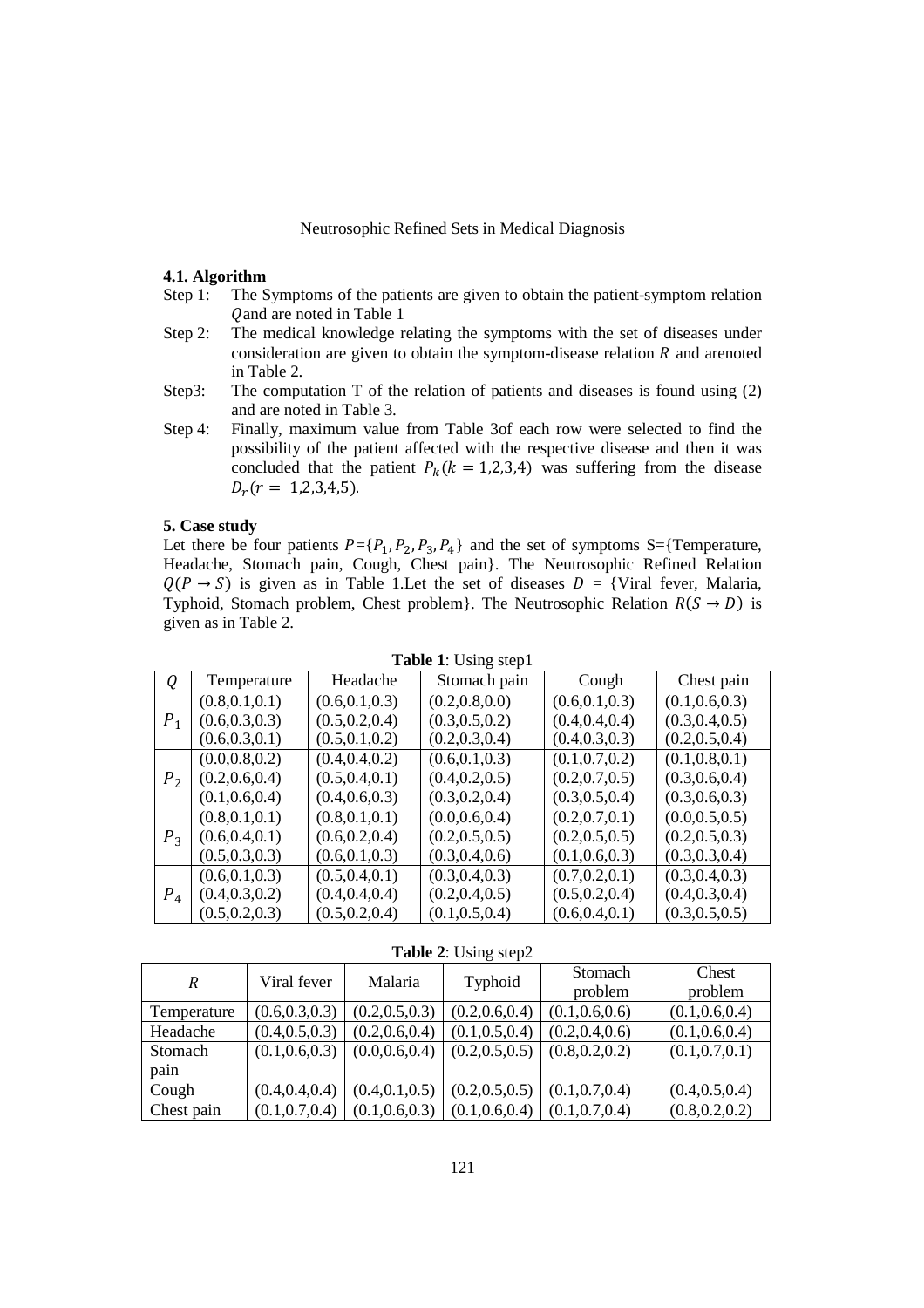### A.Edward Samuel and R.Narmadhagnanam

| $\frac{1}{2}$ |             |         |         |                 |               |  |  |  |  |
|---------------|-------------|---------|---------|-----------------|---------------|--|--|--|--|
| T             | Viral fever | Malaria | Typhoid | Stomach problem | Chest problem |  |  |  |  |
|               | 0.7893      | 0.6888  | 0.6689  | 0.5909          | 0.6166        |  |  |  |  |
| $P_{\alpha}$  | 0.7019      | 0.6934  | 0.7689  | 0.7445          | 0.6693        |  |  |  |  |
| $P_{\alpha}$  | 0.7240      | 0.6612  | 0.7169  | 0.6070          | 0.5856        |  |  |  |  |
| P             | 0.7660      | 0.6899  | 0.6818  | 0.5784          | 0.6165        |  |  |  |  |

**Table 3:** Using step 3 and step 4 (Cosecant similarity measure)

From Table 3, it is obvious that, if the doctor agrees, then  $P_1$ ,  $P_3$ ,  $P_4$  suffers from Viral fever and  $P_2$  suffers from Typhoid.

#### **6. Conclusion**

Our propounded techniques are most reliable to handle medical diagnosis problems quiet comfortably. The recommended methods can invade in other areas such as clustering, image processing etc., In future, we will enhance this method to other types of neutrosophic sets.

*Acknowledgement.* We sincerely acknowledge the suggestions of the anonymous reviewers which improve the quality of this article. The input of the editor is highly appreciated.

# **REFERENCES**

- 1. F.Smarandache, A unifying field in logics, Neutrosophy: Neutrosophic probability, set and logic, *Rehoboth: Amer Res Press* (1998).
- 2. F.Smarandache, n-valued refined neutrosophic logic & its application in Physics, *Prog. in Phy*, 4 (2013)143-146.
- 3. I.Deli, S.Broumi and F.Smarandache, On neutrosophic refined sets & their applications in medical diagnosis, *Journal of New Theory*, 6 (2015) 88-98.
- 4. J.Ye, Vector similarity measures of simplified neutrosophic sets and their application inmulticriteria decision making, *Int. Journal of Fuzzy Syst*, 16(2) (2014) 204-215.
- 5. K.Mondal and S.Pramanik, Neutrosophic refined similarity measure based on cotangent function and its application to multi-attribute decision making, *Global Journal of Adv Res*, 2(2) (2015) 486-496.
- 6. K.Mondal and S.Pramanik, Neutrosophic refined similarity measure based on tangent function and its application to multi-attribute decision making, *Journal of New Theory*, 8 (2015) 41-50.
- 7. Z.Pawlak, Rough sets, *Int. Journal of Infor. and Comp. Sci.,* 11 (1982) 341-356.
- 8. S.Broumi and F.Smarandache, Neutrosophic refined similarity measure based on cosine function, *Neutro Sets and Syst.*, 6 (2014) 42-48.
- 9. S.Broumi and F.Smarandache, Extended Hausdorff distance and similarity measures for neutrosophic refined sets and their applications in medical diagnosis, *Journal of New Theory*, 7 (2015) 64-78.
- 10. S.Sebastian and T.V.Ramakrishnan, Multi fuzzy sets, *Int. Math Forum*, 5(50) (2010) 2471-2476.
- 11. S.Sebastian and T.V.Ramakrishnan, Multi fuzzy sets: an extension of fuzzy sets, *Fuzzy Infor Engi*, 3(1) (2011) 35-43.